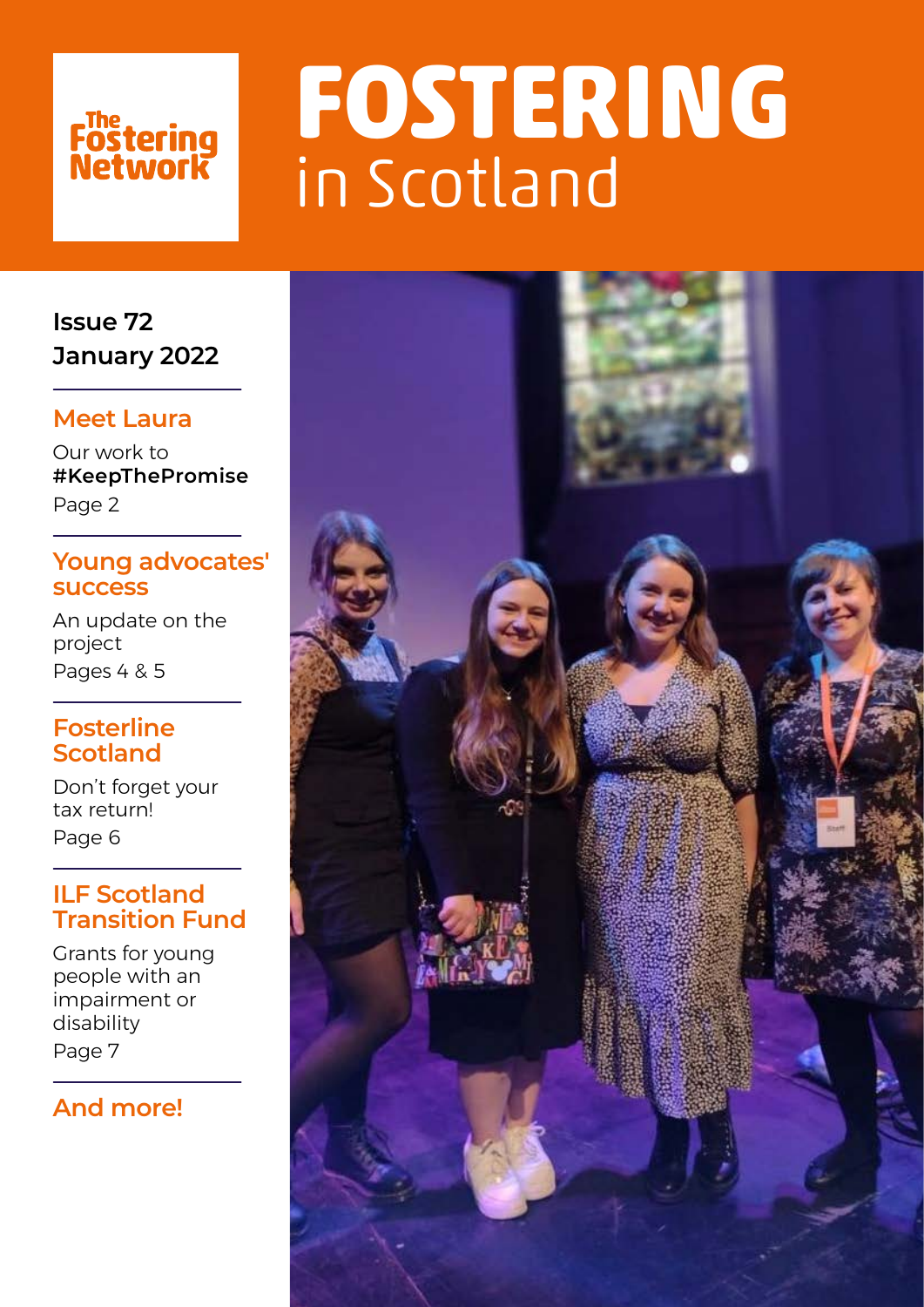**FOSTERING IN SCOTLAND**

# Happy New Year!

 $+ + + + + + +$ 

My name is Francine Bates, and I took over from Sara Lurie as interim director of Scotland while her replacement was recruited. I started in October last year and one of the first things I did was meet up with Sara in her last week. We had met many times online but never in person. I was so impressed by her energy and commitment to fostering and our members. I know that Sara will be greatly missed by all her friends and colleagues. We are so grateful for all she has done over the last 13 years to build the work of The Fostering Network in Scotland and push foster carers up the agenda.

Life goes on and our team in Glasgow continues to be very busy. We have started meeting face to face and coming into the office but most of us are still working from home, logging onto zoom meetings most of the time! We were delighted to welcome Laura to her role as implementation

manager for The Promise (see below, as well as our update from The Promise on page 3) and our cover photo shows some of our influential young advocates with their project worker, Amy Adair, presenting at the Continuing Care and After Care event in Glasgow. I'd also like to take the opportunity to warmly congratulate our Scottish award winners: Betty Falconer, Gordon and Rhonda Miller, Scott and Gina Murdoch, and our inspirational young winners Tilly and Penelope, Heather, Calum, John and Brittany-Denise. Thank you so much for the contribution you all make. You can read more about our Fostering Excellence Awards, which were held virtually in November, in our UK magazine.

The new permanent director for Scotland will be announced very soon, and we will include more about them in the next newsletter. Even though I



have only been in this role for a short time, I will be sad to say goodbye to everyone I have met. This is a great team to inherit, and I wish the new director the best of luck in the future.

Thank you. **Francine Bates** Interim Director of Scotland

# Meet Laura – Our new implementation manager for The Promise

We are delighted to introduce you to Laura Graham who joined the team in Scotland at the beginning of October to support us to

### **#KeepThePromise**.

'I am so excited to be here and be part of supporting The Fostering Network to keep The Promise. I have been working with children and young people with experience of care, and their families, for a number of years and I am extremely passionate about working to ensure Scotland realises its ambition of being the best place in the world for children and young people to grow up.'

Laura's work will have a focus on the language we use and what changes we need to embrace within our practice and policy to ensure we are not compounding the stigma of care. We are committed to carrying out this work in partnership with foster carers and children and young people with experience of care.

'We know language creates realities. What we say and how we say it can have a huge impact on a child or young person's experience of care and how people think about care. I am looking forward to working with foster carers and young people to co-produce training, activities and resources for The Fostering Network staff team and foster carers to explore our language and reframe the narrative around care.'

The Fostering Network is committed to **#KeepThePromise** and through our work, we will aspire to align with all that The Promise encapsulates. As well as focusing on language, as one of the five Fundamentals specified in **Plan 21-24**, we will also be looking for more ways to include children and young people in our ongoing development as an organisation. We aim to embed what we've heard from them and ensure they are at the heart of all we do.



If you would like to find out more, or you or anyone you know is interested in being a part of our ongoing work to **#KeepThePromise**, please email Laura Graham at **[scotland@](mailto:scotland@fostering.net) [fostering.net](mailto:scotland@fostering.net)**. You can also read more on their website **[thepromise.scot](http://thepromise.scot)**, and we're pleased to feature an update from The Promise on page 3.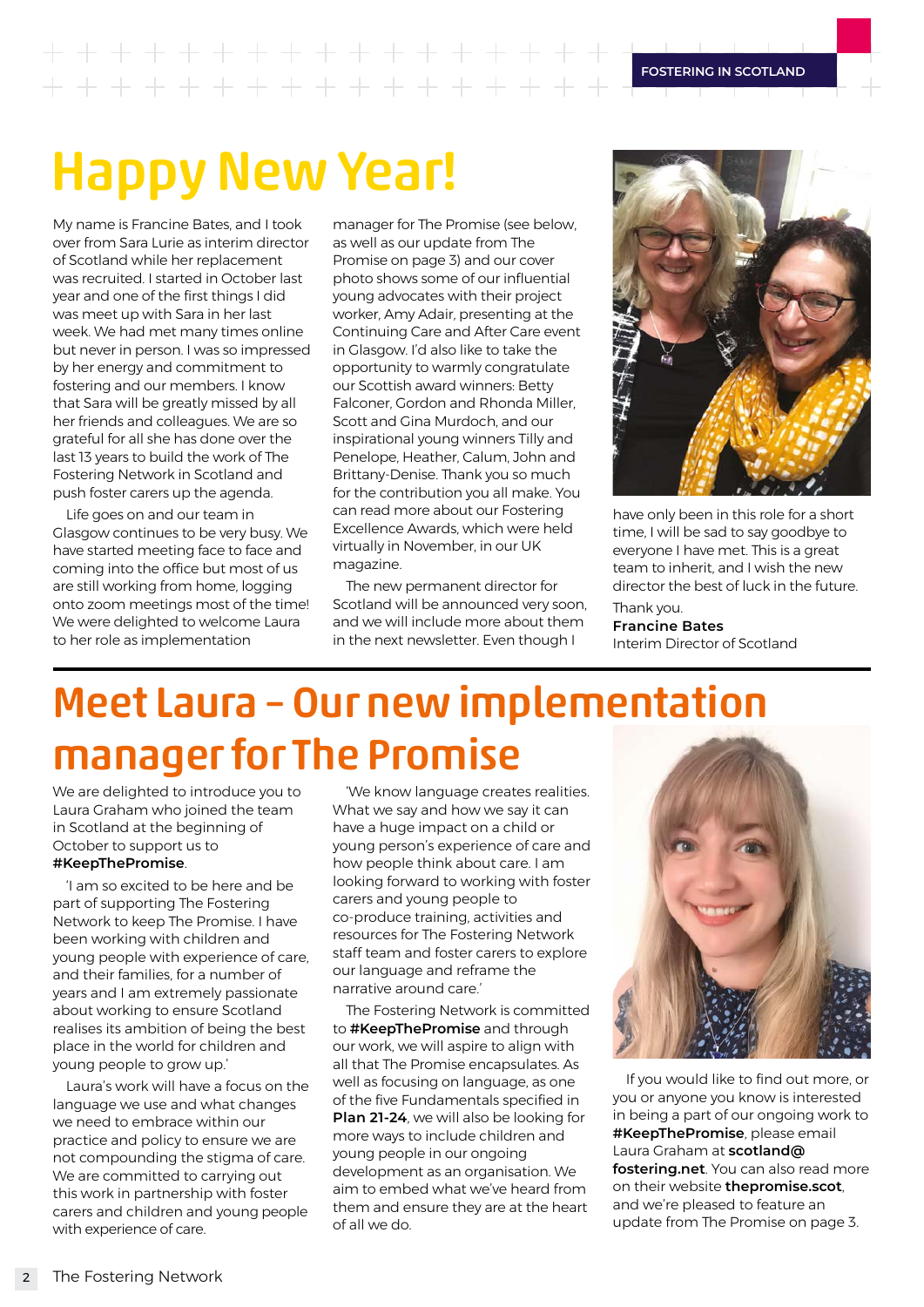**FOSTERING IN SCOTLAND**

# Update from Jackie Brock, chief operations officer, The Promise Scotland

It's been another busy few months for The Promise Scotland, and for everyone involved in the work to **#KeepthePromise**. You will be keen to know what progress is being made; you understand, more than many, the real impact of the promise being kept – or not.

Since our last update, a working group has formed to redesign the Children's Hearings System. A partnership of Children's Hearings Scotland (CHS), the Scottish Children's Reporter Administration (SCRA), The Promise Scotland and the Scottish Government, it includes members with lived experience of the hearings system. As the independent care review concluded, there are a number of changes required if the Children's Hearing System is to

**#KeepThePromise** Scotland made to its children and families. Chaired by former sheriff David Mackie, it will agree a vision and analyse practice, legislative, budgetary and structure blocks to implementing that vision. It will agree proposals for legislative change – and changes that don't require legislation will be progressed at pace. As with all the work to **#KeepThePromise**, what can change now, must change now.

In September, The Promise Scotland welcomed the Scottish Government's announcement of a Whole Family Wellbeing Fund. This is an investment

of at least £500m within the life of this parliament, and an aim of investing 5% of all community-based health and social care spending in preventative whole family support measures by 2030. The Scottish Government committed to **#KeepThePromise** and to do everything in their power to make sure that children and families get all the support they need to thrive - now and in the future. Given the devastating impact of the pandemic, this fund is a tangible demonstration of that commitment. New ways of working are required but the approach outlined in this Programme for Government of significant and sustained investment which must be

delivered in a joined up, cohesive way gives hope to everyone who is working to **#KeepThePromise**.

Finally, the government's consultation on a National Care Service for Scotland closed on 2 November 2021. The Promise Scotland took a thorough and evidence-based approach when preparing its response. This included; revisiting the care review's evidence framework; re-examining cross-referencing of the Review of Adult Social Care recommendations against the independent care review conclusions; considering it in relation to the twelve composite stories developed from and with the hundreds of children and



young people the independent care review spoke to; and assessing implications on **Plan 21-24** and Change Programme ONE. The Promise Scotland did not reach a binary decision and cannot say whether the proposals, as they stand, will **#KeepThePromise** - you can read The Promise Scotland's consultation response through our website: **The Promise Scotland response to a National Care Service for Scotland consultation - The Promise**.

The Promise Scotland will remain engaged in the national discussion and support whatever decision is made as a result of this consultation but only on the basis that Scotland's commitment to **#KeepThePromise**, as swiftly as it can, to its children and families, is maintained and clearly articulated.



# Training update – courses now online!

*'A great session for me. As someone who is new to fostering, I have listened and learned.'*

### *Foster carer, Skills to Foster: Train the Trainers*

Our training programme is now running successfully online. Our upcoming Zoom courses, which all cost £102 plus VAT for members and £204 plus VAT for non-members, are: Moving into Adulthood Wednesday 26 January 2022

Life Work Wednesday 16 February 2022

Moving Children On Wednesday 16 March 2022

These and other courses are also available to be purchased by fostering services as 'in-house' training. Other courses include: Skills to Foster: Train

the Trainers, Managing Allegations Against Foster Carers, Moving Into Adulthood, and the Role of the Supervising Social Worker.

To book a place on one of our courses, or to find out more about purchasing an in-house course, please call Joy Crawford on 0141 204 1400, email **scotland@fostering.net**, or visit **[thefosteringnetwork.org.uk/](https://thefosteringnetwork.org.uk/training-and-events) [events](https://thefosteringnetwork.org.uk/training-and-events)**.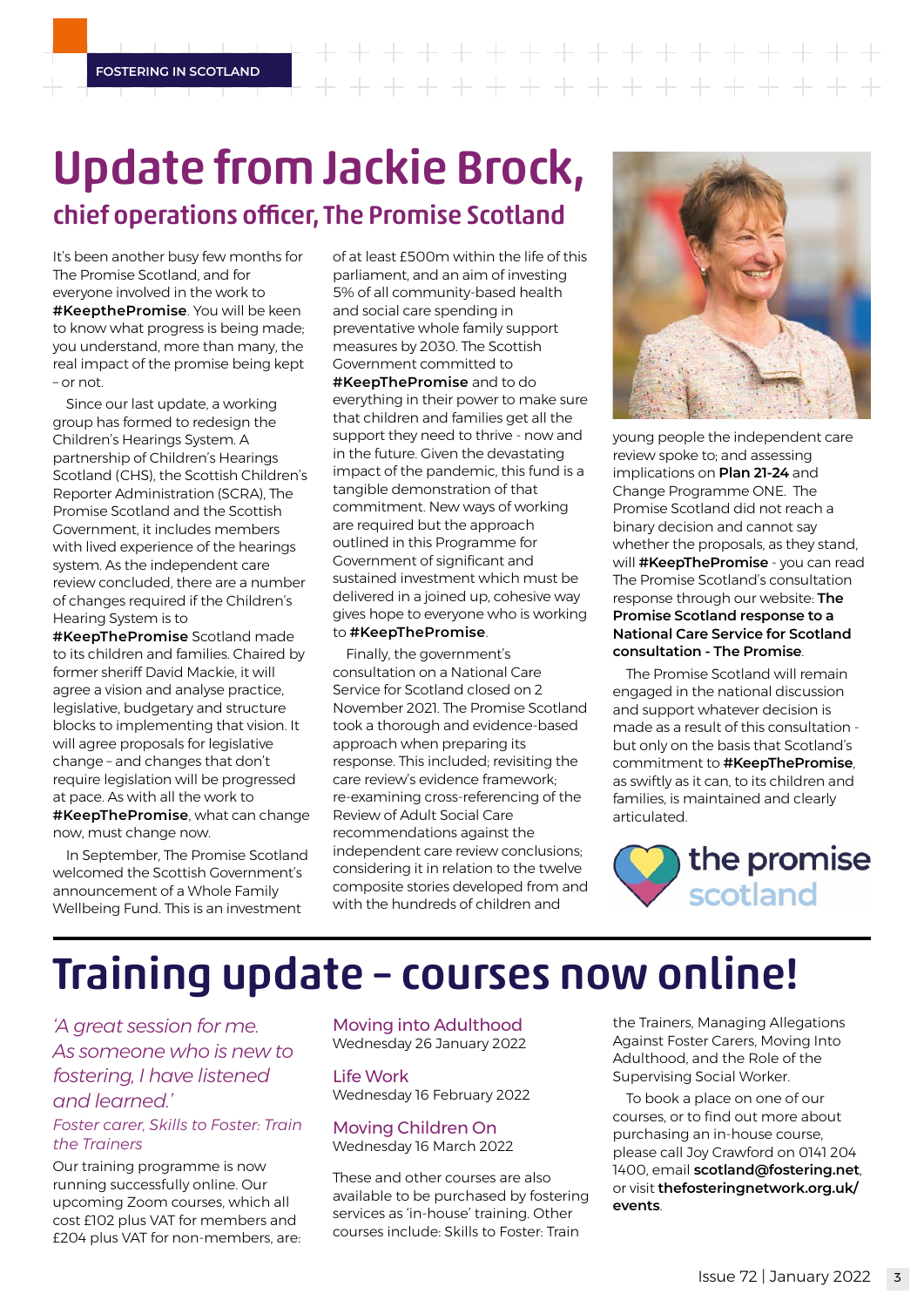# $+ + + + + + + +$

# **Creative** workshops

In October, Articulate Cultural Trust created a shared space in the Pipe Factory in Glasgow for creative workshops and a gallery to share work by young people with experience of care.

We were proud to see the young advocates' pieces displayed alongside other beautiful and moving art.



Some of the young advocates with their creative work at the art gallery (hosted by Articulate Cultural Trust)

# An update from the Young Advocates project

Our young advocates continue to have a positive impact with their creative work and online resource. Recently they have had their artwork featured at a gallery exhibition, spoken at live events, and have been busy delivering sessions for educators about how to raise awareness and reduce stigma for young people with experience of care.

Below are some quotes from trainee teachers which highlight the positive impact the young advocates are having:

 $\sqrt{\phantom{a}}$  The key learning for me was the reinforcement of always being trauma aware in the classroom and supporting all learners, ensuring consideration of individual circumstance.

> The young advocates showed bravery and honesty.

**I liked the fact that it was young people who** had experienced what they were talking about rather than just adults speaking for them.

If you would like to find out more about future opportunities with The Young Advocates project, including the free online resource for educators, sessions for foster carers, or opportunities for young people aged 8-15 to have their voice heard, please get in touch with Amy Adair at **[scotland@fostering.net](mailto:scotland@fostering.net)**.

# Augmented Reality Trees

The Young Advocates project listened to foster carers, young people with experience of care, educators, social workers and other professionals to find out their views on raising awareness and reducing stigma for young people with experience of care in education in Scotland.

These Augmented Reality trees have recordings of the quotes provided and when you pick the apples, you hear the different voices.

It works by downloading Adobe Arrow app\* and then scanning the QR code with your camera and following the instructions. Explore the different trees from your own living room!

A step by step instructional video can be found at

### **[youtu.be BFXLiVT2JRo](https://www.youtube.com/watch?v=BFXLiVT2JRo)**.

*\*This app is compatible with Apple and some Android devices*



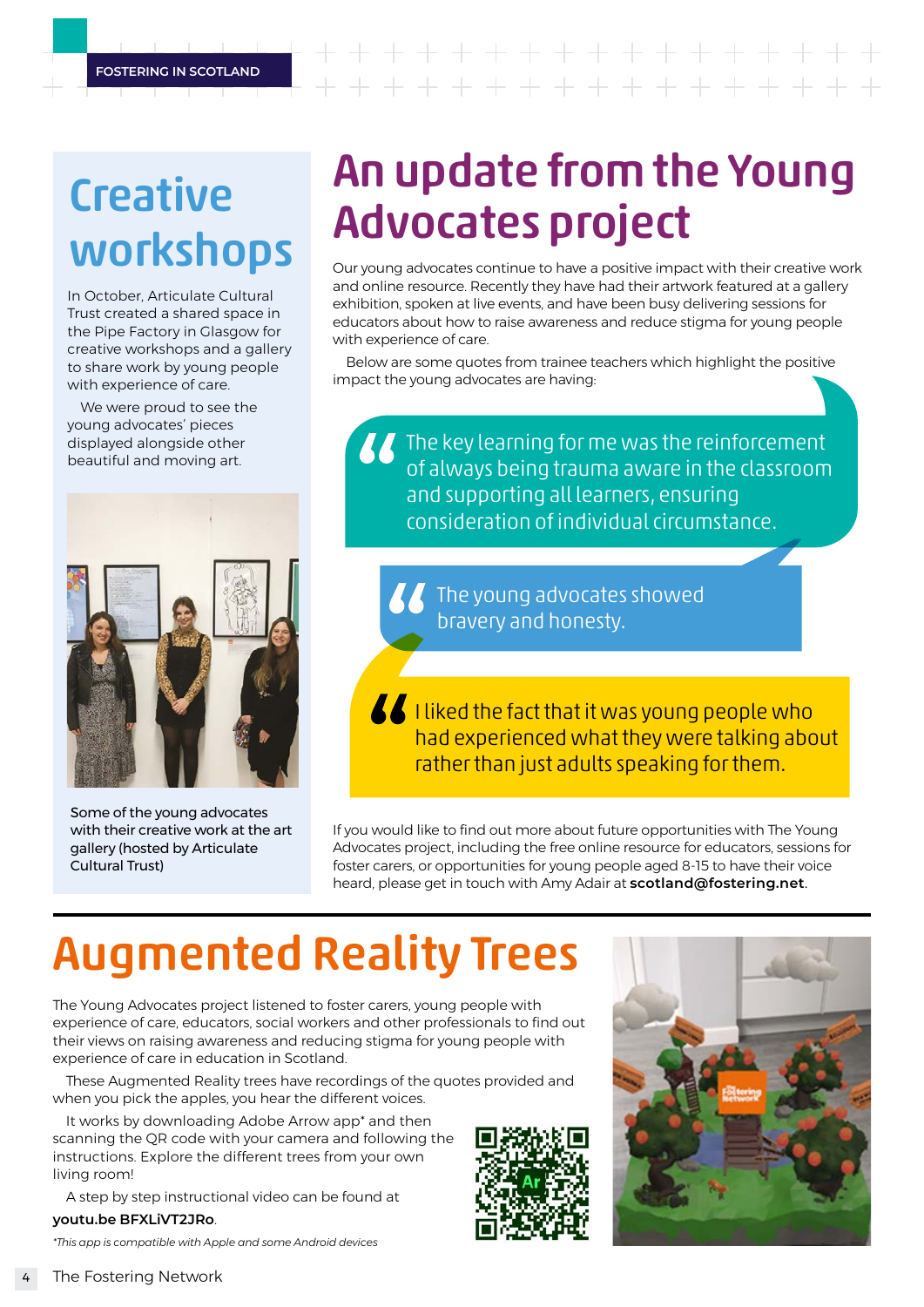## **FOSTERING IN SCOTLAND**  $+ + + + + +$

# Glasgow's Continuing Care and After Care event





On 29 October, the young advocates were invited to speak at Glasgow City's Continuing Care and After Care event, with around 150 people attending and celebrating the achievements made by organisations and young people over the last year. It was exciting to attend our first live event together since lockdown, and to hear from a variety of professionals including Susanne Millar, interim chief officer of the Glasgow City Health and Social Care Partnership, as

well as musical and drama performances from young people. There was even a surprise message from Karen Dunbar!

We enjoyed making connections with everyone there, a tasty lunch and a mass sing-a-long or 'massaoke' to finish. We were thoroughly impressed with the hard work and achievements by all who attended, especially since everything was produced during lockdown. It truly was a wonderful day, well done to all involved!

# Scottish Government update: Getting it Right for Sisters and Brothers

On 26 July 2021, the Scottish Government introduced legislation (the Children (Scotland) Act 2020 and the Looked After Children (Scotland) Amendment Regulations 2021) which places a duty on local authorities to keep brothers and sisters together, where appropriate. The definition of 'sibling' is deliberately broad, including those with at least one parent in common but also those with an ongoing relationship with the characteristics of a relationship between siblings. This might include the relationships developed whilst experiencing care away from home. If for whatever reason it is not appropriate for sisters and brothers to remain together, local authorities should put measures in place to nurture their relationship, enabling them to stay in touch regularly, again where appropriate for all children. At the same time we published National Practice Guidance, [Staying Together](https://www.gov.scot/binaries/content/documents/govscot/publications/advice-and-guidance/2021/07/staying-together-connected-getting-right-sisters-brothers-national-practice-guidance/documents/staying-together-connected-getting-right-sisters-brothers-national-practice-guidance/staying-together-connected-getting-right-sisters-brothers-national-practice-guidance/govscot%3Adocument/staying-together-connected-getting-right-sisters-brothers-national-practice-guidance.pdf)  [and Connected: Getting it Right for](https://www.gov.scot/binaries/content/documents/govscot/publications/advice-and-guidance/2021/07/staying-together-connected-getting-right-sisters-brothers-national-practice-guidance/documents/staying-together-connected-getting-right-sisters-brothers-national-practice-guidance/staying-together-connected-getting-right-sisters-brothers-national-practice-guidance/govscot%3Adocument/staying-together-connected-getting-right-sisters-brothers-national-practice-guidance.pdf)  [Sisters and Brothers](https://www.gov.scot/binaries/content/documents/govscot/publications/advice-and-guidance/2021/07/staying-together-connected-getting-right-sisters-brothers-national-practice-guidance/documents/staying-together-connected-getting-right-sisters-brothers-national-practice-guidance/staying-together-connected-getting-right-sisters-brothers-national-practice-guidance/govscot%3Adocument/staying-together-connected-getting-right-sisters-brothers-national-practice-guidance.pdf), to support the implementation of the new duties.

In September, the guidance was updated to include Part 3, which focuses on amendments to the Looked After Children (Scotland) Regulations 2009, removing a barrier for children living together in foster care, where this meets their needs and is the right thing for them. What is best for each child is the primary consideration, and is itself dependent on whether the foster care family has the capacity to meet all of the children's needs without becoming over-burdened. Where more than three unrelated children are placed together in foster care on a short term or emergency basis, the amendments enable a greater degree of flexibility to enable them to continue living together.

The legislation and guidance is a milestone in the Scottish Government's commitment to Keep The Promise and has been developed in consultation with children, young people and families with care experience. Saffron Rohan, one of the consultants who worked on the guidance, said: 'It was fantastic to input into this guidance, supporting its development with our thoughts and experience. It is my hope that this guidance will give practitioners the knowledge and direction to ensure children's rights are continuously upheld and these crucial and meaningful relationships are supported to flourish.'

The guidance was developed with key stakeholders, including the Adoption and Fostering Alliance and The Fostering Network in Scotland, and it is designed to support creative practice and collaboration to overcome challenges. The Scottish Government will be continuing to support implementation in the coming months and has formed a National Implementation Group to support this work, including these key stakeholders. We are also putting in place resources to help implement the legislation, with £500,000 made available through the Promise Partnership from the Scottish Government, STV Children's Appeal and Cattanach Trust. It will support collaborative approaches that help maintain safe, loving relationships.



**Scottish Government** Riaghaltas na h-Alba gov.scot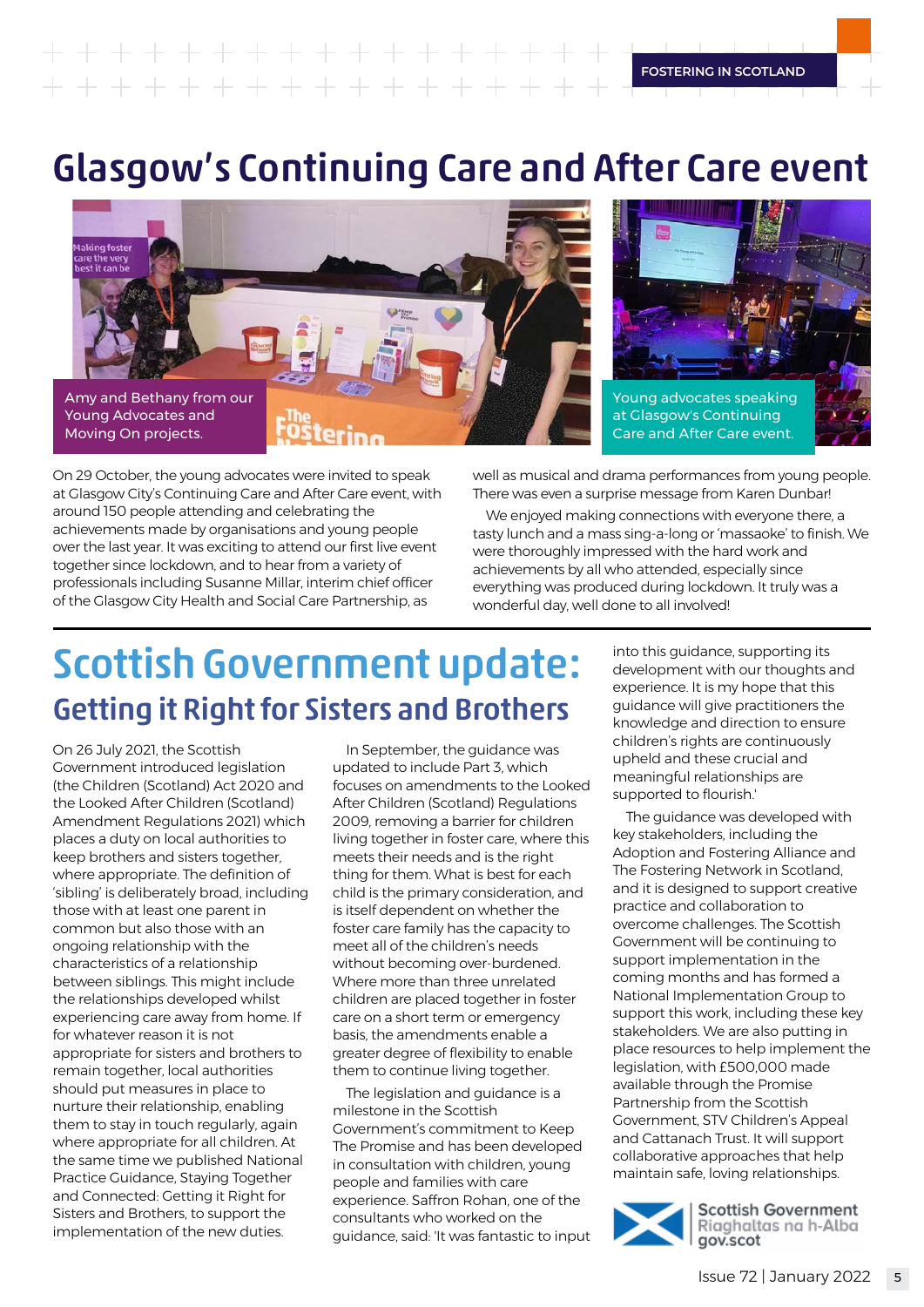# Fosterline Scotland update





**Hello everyone,** Happy New Year to you all! When this reaches you, we will be fast approaching the online tax return deadline, which is 31 January (for the last tax year 6 April 2020 – 5 April 2021).

All foster carers are treated as self-employed by HMRC. If you are an approved foster carer then you must be registered with HMRC as self-employed – even if you have no profit or tax to pay. The 2020-2021 tax year ended 5 April 2021. The deadline for online tax returns is midnight 31 January 2022.

To register you can phone the HMRC helpline on **0300 200 3310** or register online at **[gov.uk/registerfor-self](https://www.gov.uk/self-assessment-tax-returns)[assessment/self-employed](https://www.gov.uk/self-assessment-tax-returns)**. The quickest and easiest way is to register online. Once registered, a record will be set up for you and you will be given a Unique Taxpayer Reference (UTR). HMRC will also send you an activation code (by post) so you can start to use the online service.

There's a specific tax scheme for foster carers called **Qualifying Care Relief (QCR)**. Foster carers can use qualifying care relief instead of the profit and loss method. This saves a lot of time, it's easy to use and the records you need to keep are simple. QCR is a two-part calculation which works out your tax threshold (also known as 'qualifying amount').

You will have to calculate your qualifying amount as follows (these steps are from our Income Tax and National Insurance booklet):

## Step one – Qualifying Care Relief and the two-part calculation

### **Part 1: A fixed amount of £10,000 per household per tax**

**year** - this is for a whole tax year or applied pro-rata if a carer was approved part way through the tax year

and

**Part 2: An additional amount per child per week\*** - £200 a week for every child aged under 11 years and £250 per week for every child aged 11 and over.

Add together the £10,000 fixed amount (or pro-rata amount) plus the relevant amount per week for each child in placement.

\* Note that a tax week runs from Monday to Sunday. If a child arrives on a Thursday and leaves on the following Tuesday, that counts as two 'weeks'.

## Step two – total fostering payments

Work out your total payments from your fostering service for the tax year (6 April to 5 April). This is everything paid to you by your fostering service including fostering allowances, fee/ reward/skill payments, retainer payments, holiday or birthday allowances, start-up costs, mileage and any other expenses. Your fostering service should give you a statement after 5 April showing your total payments for the year.

### Step three – Working out if you have any taxable profit

Now work out if you have any profit by comparing your tax threshold (step one) with your total payments from your fostering service provider (step two). If your total fostering payments are below your tax threshold, you do not have any taxable profit from your fostering.

If your fostering payments are above your tax threshold you have a taxable profit from fostering. However, if you have no other income apart from fostering you will have access to your personal tax allowance. The personal tax allowance for tax year 2020-2021 is £12,500 (and 2021-2022, £12,570). Other income from pensions, employment, property and taxable benefits also has to be declared on the tax return. If you work part-time or full-time your personal tax allowance may get used up by your wages.

## Useful advice and information to help:

- Order our updated signpost, Income Tax and National Insurance, 2021/22 (this can be ordered through our website - £3 for members).
- Read more info on our website. Visit **[thefosteringnetwork.org.uk](http://thefosteringnetwork.org.uk)** and search for Income Tax and National Insurance.
- Read more info on HMRC website. Visit **[gov.uk/support](https://www.gov.uk/support-for-foster-parents/tax-arrangements)[for-foster-parents/tax-arrangements](https://www.gov.uk/support-for-foster-parents/tax-arrangements)**.
- Phone Mirren or Julie at Fosterline Scotland.

We are here to support you so please give us a call anytime for advice and support. If our operating hours of Monday to Friday, 10am – 4pm, are not suitable we can arrange to call you outwith these hours. Please also consider our stress support helpline

on **01384 889 549**, 9am – 5pm, Monday to Friday.

**Thanks, Mirren and Julie** 

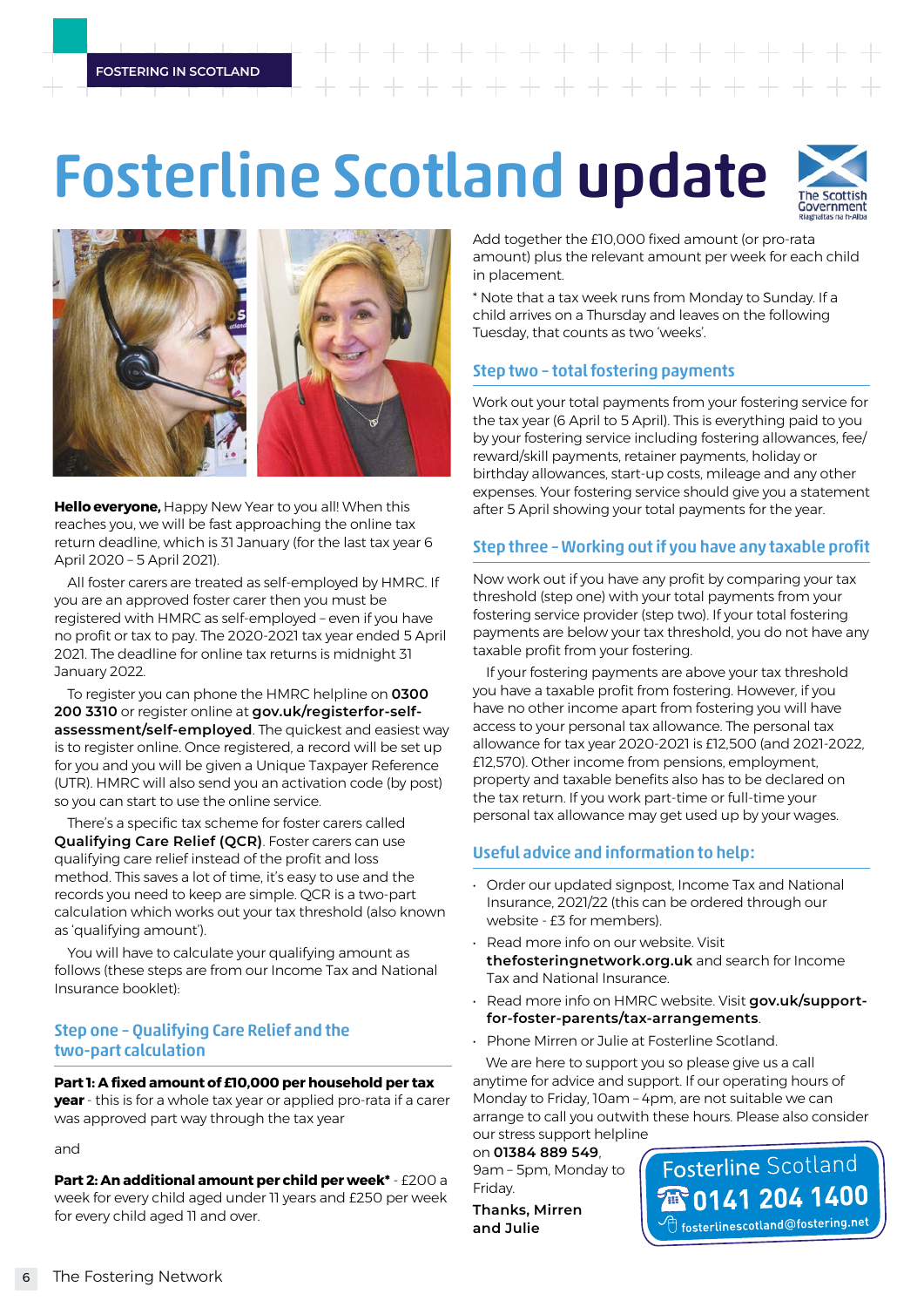#### Independent #Trysomethingnew with ILF Scotland ilf Living Fund Scotland

The transition from childhood to adulthood can be difficult for young people who are care experienced. For young people who have a disability or impairment, this can be even more daunting.

The Independent Living Fund (ILF) Scotland Transition Fund was created to help young people with a disability or impairment to take their first steps into the adult world. Its overarching purpose is to enable young people to become more active and engaged in their community and

### **#trysomethingnew**.

Access to the fund depends on meeting our four eligibility criteria. You can apply for the ILF Scotland Transition Fund if you:

- Are between the age of 15 and 25 years old (you need to be 16 to receive funding and you can apply right up until the day before your 26th birthday).
- Are 'resident and present' in Scotland at the time of application and intend to remain for the grant period.
- Have an impairment or disability (as defined in the Equality Act 2010).
- Have less than £28,500 of personal savings.

The fund can provide up to £4,000 for a period of 12 months to allow an eligible young person to meet their self-determined goals.

Unlike some other funds, we don't



require a formal diagnosis of a disability or condition. It is more important to tell us how the condition affects the young person on a day to day basis and what it makes it hard for them to do.

The young person's disability doesn't need to be a traditional disability that would make them eligible for disability benefits, it encompasses a much wider range of difficulties that young people encounter, for example:

- Learning difficulties, such as dyslexia/dyspraxia/ADD or ADHD.
- Autistic Spectrum Disorder.
- Mental health conditions, such as trauma, ACE, PTSD, anxiety and depression.
- Hearing impairment.
- Visual Impairment.

This list is not exhaustive – we look at each application on an individual basis.



If you think that this fund could help a young person, take a look at our website, **[ILF.scot/Transition-Fund](http://ilf.scot/Transition-Fund/)** which has a selection of success story videos **Transition Fund Case Studies Archive - ILF** to give you some idea of what can be achieved using an ILF Scotland Transition Fund grant.

Once the young person has decided what their goal is and what they want to apply for to help achieve this, applications can be made online through our website. To date, we have helped over 3,500 young people make their goals a reality. Could our next success story be someone you know<sup>?</sup>

We will be hosting an information session with ILF Scotland on Tuesday 22 February 2022, 10.30 – 12pm, via Zoom. For more information, please email Bethany Shelton: **scotland@fostering.net**.

## Free online sessions for foster carers, in partnership with Children's Health Scotland

## **Mental Health and Emotional Wellbeing for Children in Foster Care**

This topic is in two parts: part one looks at the connection between childhood adversity and brain development and behaviours which come from that – it will be held on **Tuesday 1 February 2022**; and part two looks at ways to manage children's mental health needs and support and assist recovery – it will be held on **Tuesday 8 February 2022**.

## **The Impact of Loss and Change (this includes but not exclusively bereavement)**

Loss and change are a part of all our lives, but how are they different for children and young people in foster care, whose lives may have been subject to much change? How might this impact on their sense of emotional wellbeing and how can foster carers best support the child (as well as themselves and their families) to manage the feelings which flow from change and loss. This will be held in the spring, please get in touch to register interest.

Please contact Bethany Shelton or Sara Smith for more information on either of these events by emailing **scotland@fostering.net**.